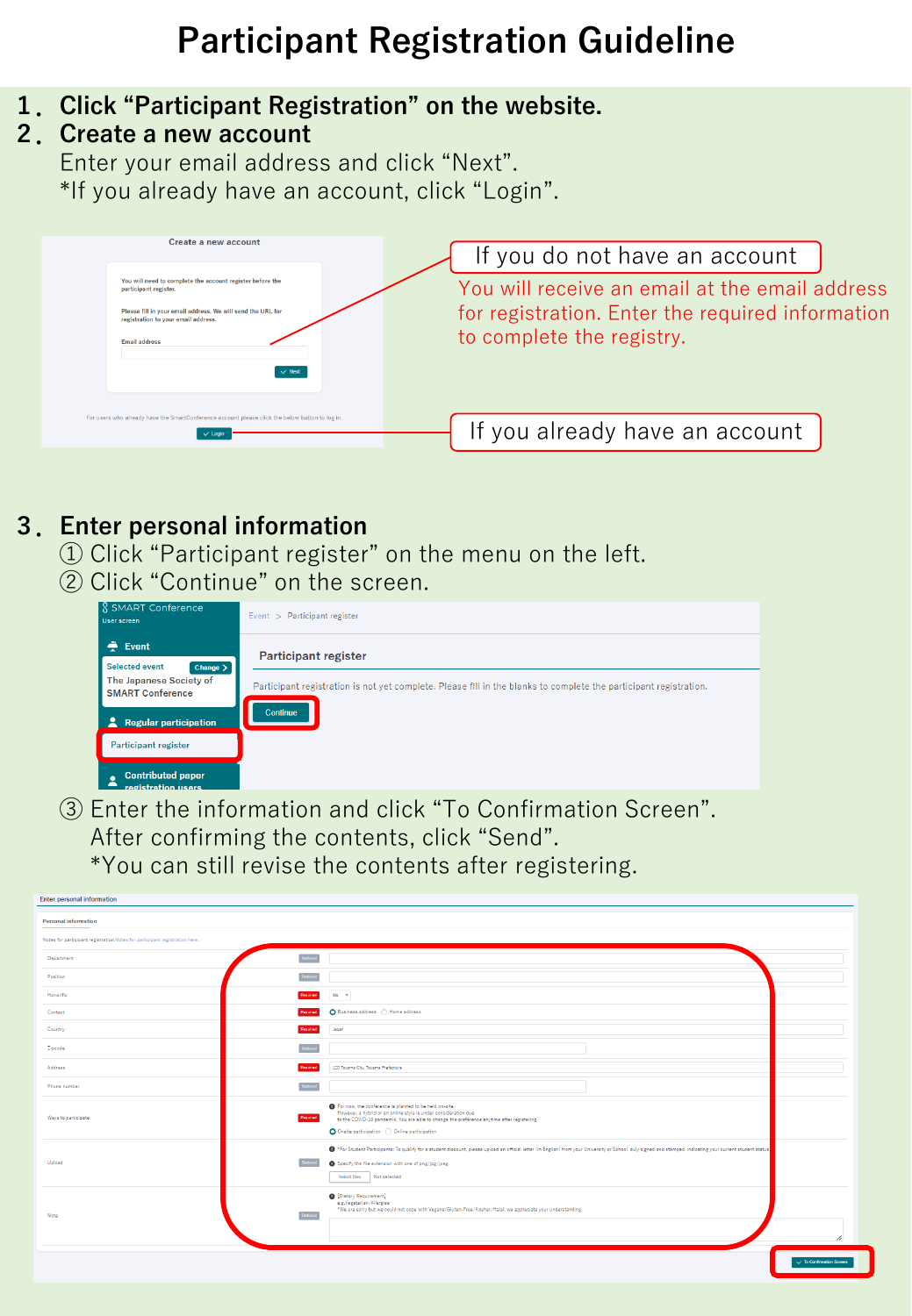#### **4.Select participant category**

① Click "Select the registration category".

| <b>8 SMART Conference</b><br>User screen                    | Event > Participant register                                                                                     | My Account<br><b>Conference Website</b> |
|-------------------------------------------------------------|------------------------------------------------------------------------------------------------------------------|-----------------------------------------|
| $\triangle$ Event<br><b>Selected event</b><br>Change $\geq$ | <b>Participant register</b>                                                                                      |                                         |
| The Japanese Society of<br><b>SMART Conference</b>          | Participant registration is not yet complete. Please click the button below to select the registration category. | ×                                       |
| <b>Regular participation</b>                                |                                                                                                                  | Select the registration category        |
| Participant register                                        | <b>Personal information</b>                                                                                      | $\Box$ Edit                             |
| <b>Contributed paper</b><br>registration users              |                                                                                                                  |                                         |

② Chose the category and option you are going to participate.

\*The categories and options differ depending on the conferences.

\* Once you complete the payment, you cannot re-choose the category, but you can purchase the options anytime later.

|                      | <b>Early Registration</b>                                                                                                                                                                                                         |         |
|----------------------|-----------------------------------------------------------------------------------------------------------------------------------------------------------------------------------------------------------------------------------|---------|
|                      | Only one category can be choosed per account.                                                                                                                                                                                     |         |
|                      | Regular Onsite                                                                                                                                                                                                                    | ¥90,000 |
| Category<br>Required | Regular Virtual                                                                                                                                                                                                                   | ¥80,000 |
|                      | <b>Category Menu</b><br>Student Onsite                                                                                                                                                                                            | ¥40,000 |
|                      | Student Virtual                                                                                                                                                                                                                   | ¥30.000 |
|                      | Accompanying Person                                                                                                                                                                                                               |         |
| Option1<br>Optional  | <sup>*</sup> (1)Registration fee, Banquet fee, and Coffee break fee included.<br>*(2)Accompanying Person(s) are only limited to family members.                                                                                   | ¥15.000 |
|                      | 2nd Submission-Regular Onsite<br>Registration fee is needed per presentation, please select this option menu if both your Oral and Poster presentation have been accepted.                                                        | ¥90,000 |
|                      | 2nd Submission-Regular Virtual                                                                                                                                                                                                    | ¥80,000 |
|                      | <sup>O</sup> Registration fee is needed <b>ODDU DEFON MENU</b><br>● To change status from Virtual Regular to On-site Regular, it is required to pay JPY 10,000 (Banquet fee, Coffee break fee, and technical visit fee included). | ¥10.000 |
|                      | 2nd Accompanying Person                                                                                                                                                                                                           |         |
|                      | <sup>4</sup> (1) Registration fee. Banquet fee, and Coffee break fee included.<br>*(2)Accompanying Person(s) are only limited to family members.                                                                                  | ¥15.000 |
|                      | 3rd Accompanying Person                                                                                                                                                                                                           |         |
|                      | <sup>9</sup> (1) Registration fee, Banquet fee, and Coffee break fee included.<br>*(2)Accompanying Person(s) are only limited to family members.                                                                                  | ¥15,000 |

③ If you need an invoice or specify the name of the recipient, click "Issue" and enter the recipient's name.

\*You can download the invoice on your "my page" after the payment is completed.

④ Click "Next" on the right bottom to continue with the payment.

| <b>Invoice Information Input</b>                                                                                                                                                                                      |  |
|-----------------------------------------------------------------------------------------------------------------------------------------------------------------------------------------------------------------------|--|
| A receipt will be issued. You can download the receipt on the payment details page after the payment<br>is completed.<br>If you need an invoice, select "Issue" and enter the name of the recipient in the box below. |  |
| ssue                                                                                                                                                                                                                  |  |
| Please enter the attention of the invoice.                                                                                                                                                                            |  |
| $\vee$ Next<br>$\times$ Cancel                                                                                                                                                                                        |  |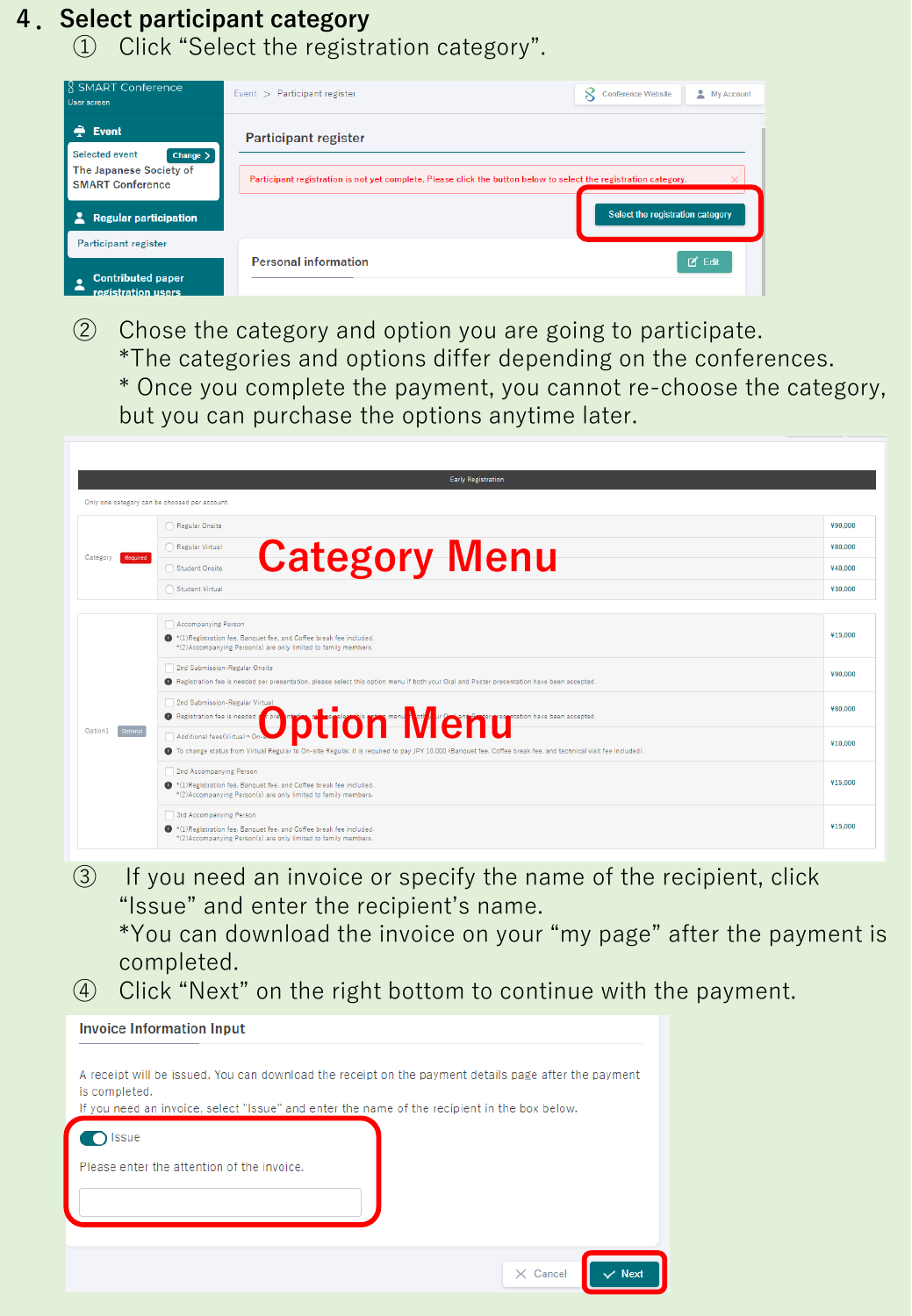#### **5.Select the Payment method**

**\*Bank Transfer and Convenience Store Payment are only available in Japan.** ① Select the payment method.

# **Credit Card**

Enter the required information and complete the payment. Your reiteration has been completed.

## **Bank Transfer**

You will receive an email with payment information after applying. Please check your email settings in advance to make sure that you can receive emails from [support@smartconf.jp.](mailto:support@smartconf.jp)

- ※1. Bank transfer fee is not included in this amount. Participants will need to cover the fee.
- ※2. Please note that the transfer numbers are different for each participant.
- ※3. If the payment will be made by a proxy or if you are making multiple payments, please note that you need to make payments to each bank account. You cannot complete the payment if you make a payment with the combined amount to one account.
- ※4. Please note that if you do not complete the payment by the due date, you will need to go through the payment process from the beginning.

# **Convenience store payment**

You will receive an email with payment information after applying. Please check your email settings in advance to make sure that you can receive emails from [support@smartconf.jp.](mailto:support@smartconf.jp)

Select the convenience store that you want to use.



②Click "To Confirmation screen" on the bottom right.

③Click "Send" after confirming the contents.

Please note that you can no longer make changes on the payment method or category to participate after confirming the payment.

# **Notes for the Payment:**

- ・Registration will be completed after the confirmation of your payment.
- ・Please make sure to check the applicable period if you are willing to use a discount for early-bird registration.
- ・After confirming the payment, You cannot change the payment method or the amount. Please contact the secretariat if you want to make any changes.